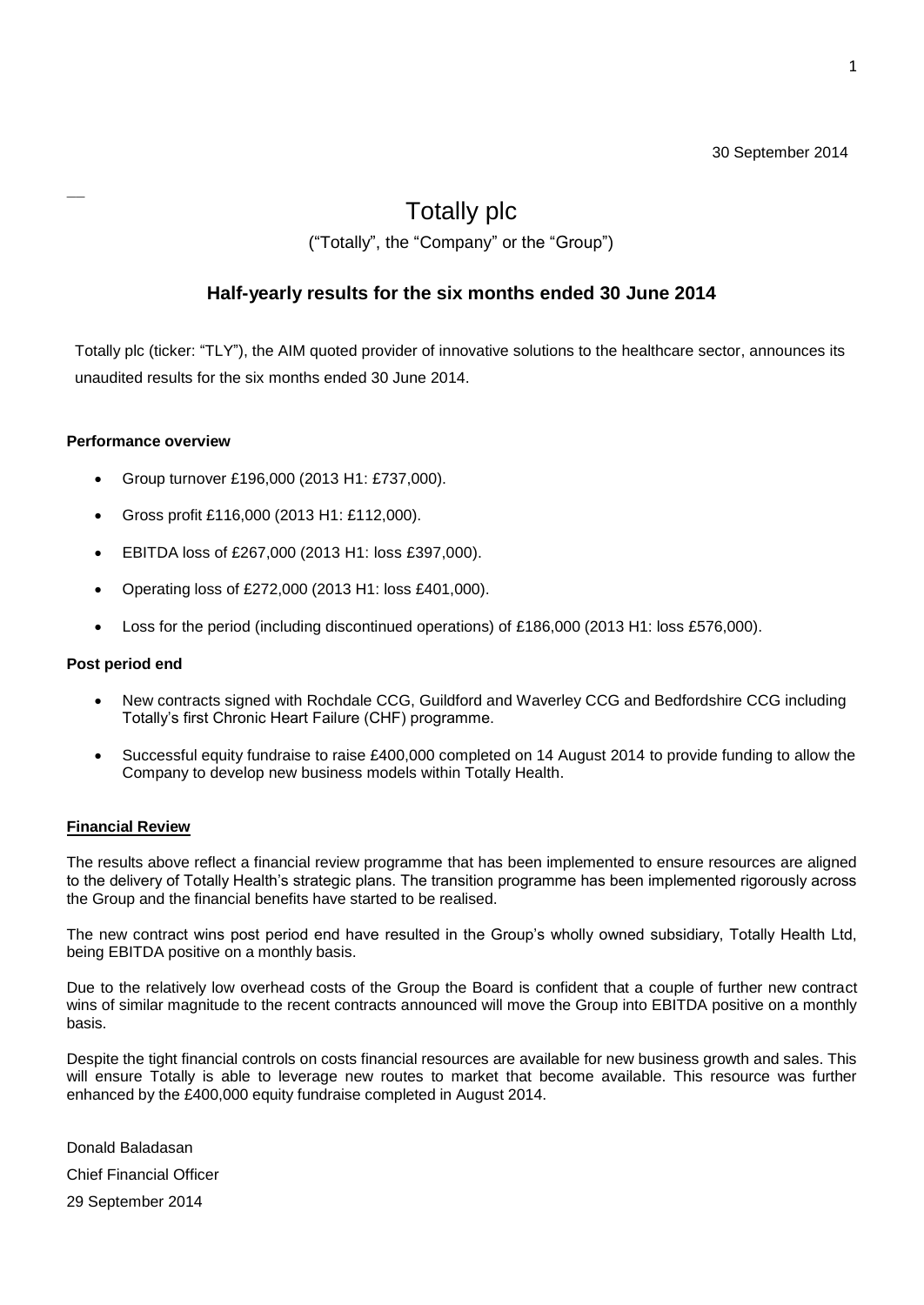#### **Joint Statement from Chairman and Chief Executive**

We are pleased to present the results for the six months ended 30 June 2014. During the period the Group made a loss before taxation of £272,000 (2013 H1: loss £431,000) on turnover of £196,000 (2013 H1: £737,000).

The first 6 months of 2014 saw significant progress for Totally Health during which we began working with a number of new CCGs and assisting with the management of people with Long Term Conditions, not only supporting people with Chronic Obstructive Pulmonary Disease (COPD), but also with other conditions including Diabetes and Health Failure. It was also significant that work began with CCGs in and around London as we know that there is huge demand for our services in such areas due to the complicated demographic and population profiles. The new contract with Waltham Forest CCG secured in February 2014 was Totally Health's first contract in London and other notable contract wins in the period under review included contracts with NHS Sutton CCG, NHS Kingston CCG and Merton CCG. We have also secured a number of new contracts post period-end which demonstrate further the confidence of CCGs across England in our clinical health coaching programmes. The ongoing pipeline of new business contracts continues to grow as we prove our effectiveness in the market. The challenges remain converting these into contracts while the NHS is dealing with competing priorities. We remain confident of converting the pipeline into new contracts as well as further developing new routes to market for our core product offering in both the public and private healthcare sectors.

During the same period we also significantly rebuilt the Company to focus on the work of Totally Health, adding to our team of professionals that can support our growth going forward. We also added to our portfolio of services which we provide to our customers with the addition of Discharge Support, Pre and Post Hospital Admission Services which complement our LTC Management and Shared Decision Making Programmes.

Contracts with existing clients were also renegotiated for further periods of time which reflect the success of our programmes and how Totally Health can continue to support individuals and health care providers in the longer term.

We continue to focus the Company on our innovative healthcare solutions, refine the services we already provide and develop new business models which we are confident will ensure that the company can grow and further support all sectors of the healthcare market.

**Dr. Michael Sinclair Wendy Lawrence** Non-Executive Chairman Chief Executive Officer

29 September 2014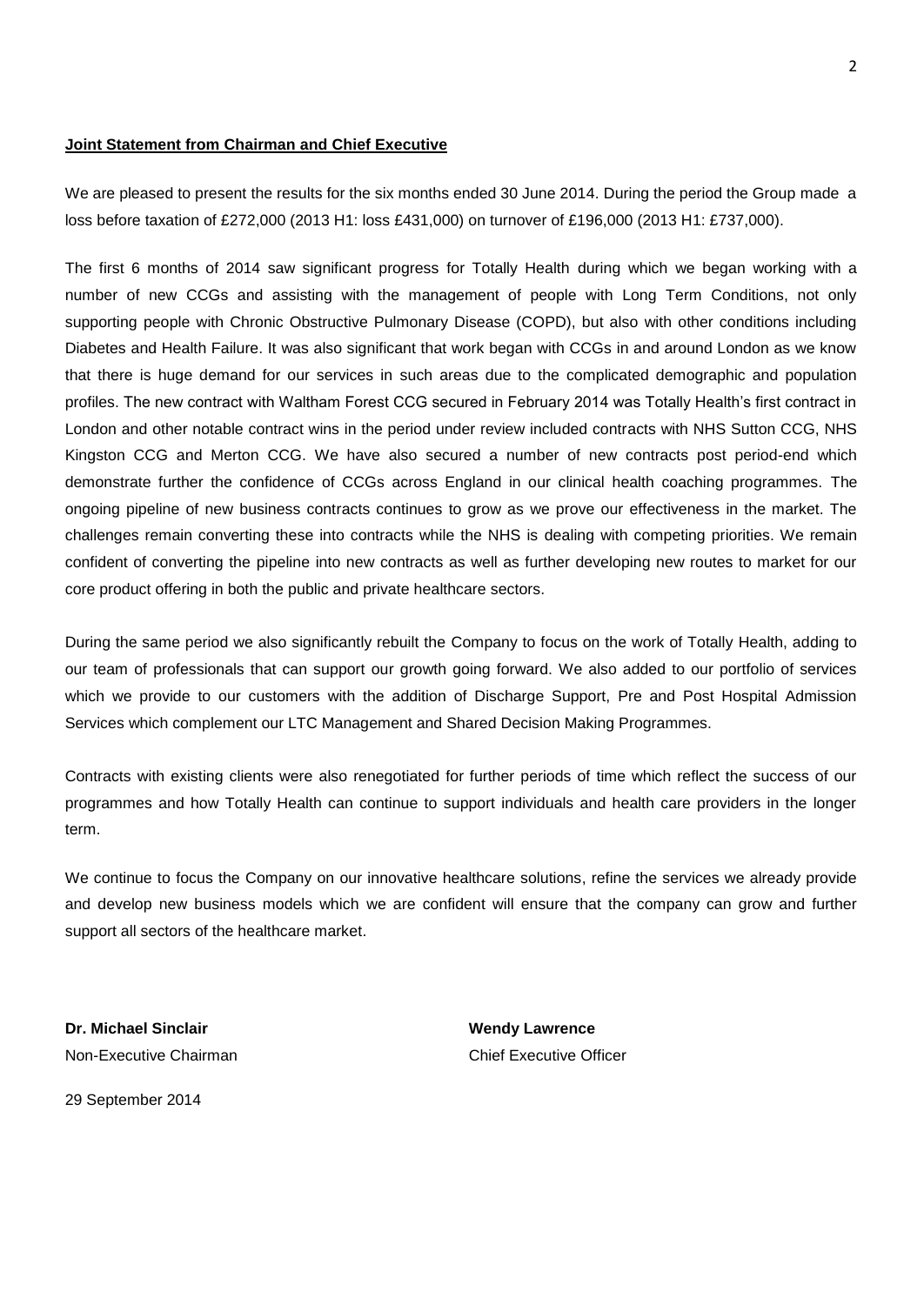#### **Operational Review**

The first half of 2014 has been a period of focused change for Totally, a theme that will continue during the rest of the year. During the six months ended 30 June 2014, Totally reviewed its business strategy to ensure that there was a concentrated focus on the development and growth of Totally Health. Our head office was relocated to much smaller accommodation to reflect the changes following the disposal of Totally Communications in December 2013 and we have added to the team of professionals to ensure the growth in Totally Health continues.

Contracts with existing clients have been extended both in terms of time and service requirements. We continue to support NHS England with their programme for Shared Decision Making with agreements now in place for a further 12 month period through to May 2015 (inclusive) with an option for a further 6 months extension. Leicester City CCG extended their agreement with Totally Health to support their patients diagnosed with COPD and work has commenced with Leicester City CCG which resulted in a new service model being agreed to step-down patients from the acute management programme into a focused Clinical Health Coaching programme to ensure their self management skills are further developed to maintain their health and well-being. Our work with Leicester City CCG was also featured in a national NHS publication which promoted good practice and which has lead to numerous CCGs wanting to learn about what we do and the difference we could make to their LTC populations. Subsequently Totally Health has secured new business and negotiations continue with a number of CCGs across England.

We remain confident that we will continue to grow Totally and deliver services to a wide range of healthcare providers, not just the NHS. We very much look forward to further announcements of new business and the introduction of new business models during the remaining part of 2014.

Wendy Lawrence Chief Executive Officer 29 September 2014

For further information:

| <b>Totally pic</b><br>Wendy Lawrence (Chief Executive Officer) / Donald Baladasan (Finance Director) | 020 3077 2202 |
|------------------------------------------------------------------------------------------------------|---------------|
| <b>Allenby Capital Limited</b> (Nominated Adviser and Joint Broker)<br>Nick Naylor / Nick Athanas    | 020 3328 5656 |
| <b>Optiva Securities Limited (Joint Broker)</b><br>Christian Dennis / Jeremy King                    | 020 3137 1902 |
| <b>Blytheweigh (Financial PR)</b><br>Tim Blythe / Halimah Hussain / Eleanor Parry                    | 020 7138 3203 |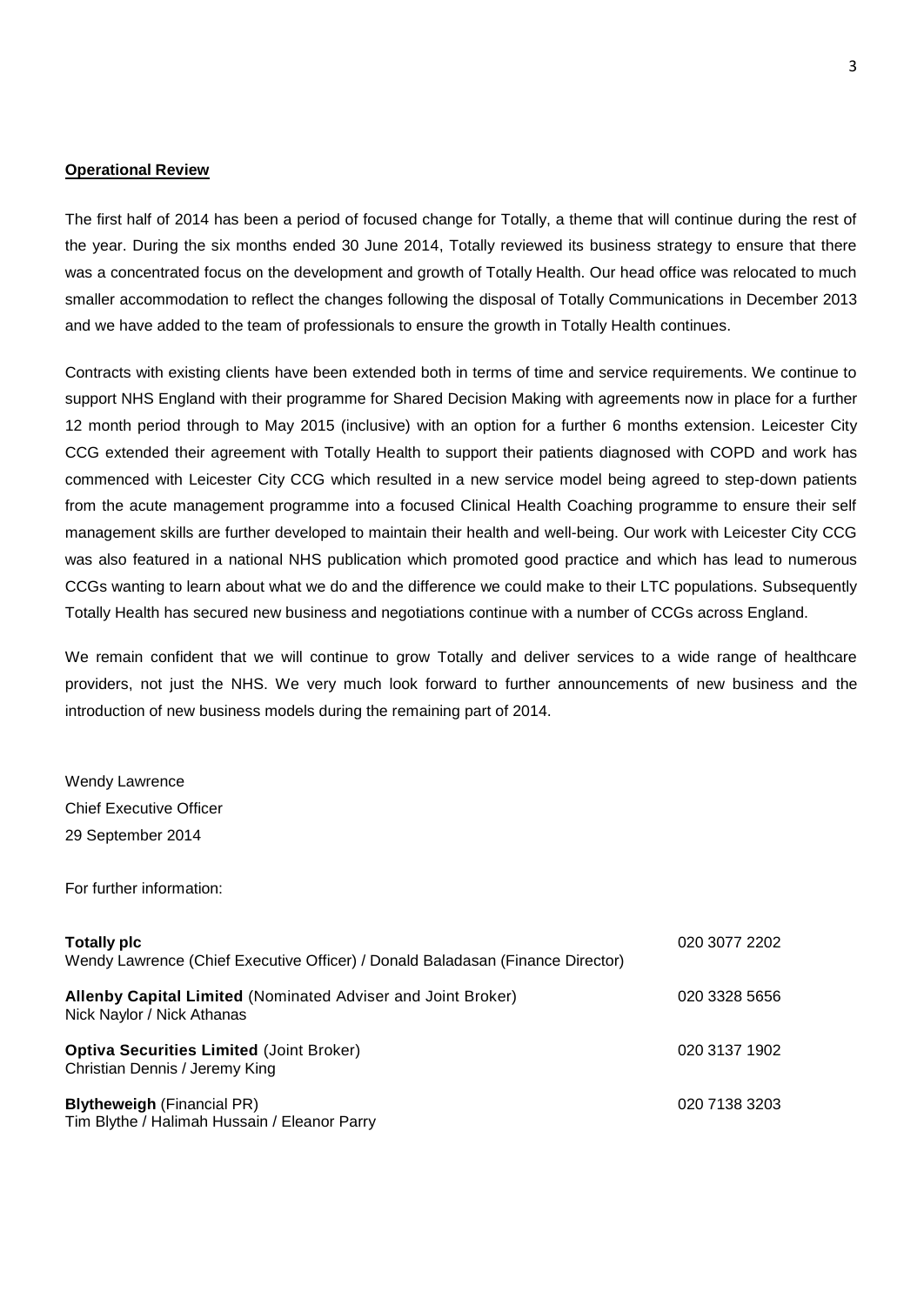# **Interim Consolidated Income Statement**

For the six months ended 30 June 2014

|                                                                       | <b>Six months</b><br>ended 30<br><b>June 2014</b><br>(Unaudited)<br>£000 | <b>Six months</b><br>ended 30<br><b>June 2013</b><br>(Unaudited)<br>£000 | Year<br>ended 31<br><b>December</b><br>2013<br>(Audited)<br>£000 |
|-----------------------------------------------------------------------|--------------------------------------------------------------------------|--------------------------------------------------------------------------|------------------------------------------------------------------|
|                                                                       |                                                                          |                                                                          |                                                                  |
| Revenue                                                               | 196                                                                      | 737                                                                      | 878                                                              |
| Cost of sales                                                         | (80)                                                                     | (625)                                                                    | (698)                                                            |
| <b>Gross profit</b>                                                   | 116                                                                      | 112                                                                      | 180                                                              |
| Administrative expenses                                               | (383)                                                                    | (509)                                                                    | (871)                                                            |
| Loss before interest, tax and depreciation                            | (267)                                                                    | (397)                                                                    | (691)                                                            |
| Depreciation                                                          | (5)                                                                      | (4)                                                                      | (9)                                                              |
| <b>Operating loss</b>                                                 | (272)                                                                    | (401)                                                                    | (700)                                                            |
| Share issue costs                                                     |                                                                          | (29)                                                                     | (29)                                                             |
| Finance costs                                                         |                                                                          | (1)                                                                      | (2)                                                              |
| Loss before taxation                                                  | (272)                                                                    | (431)                                                                    | (731)                                                            |
| Income tax                                                            |                                                                          |                                                                          |                                                                  |
| Loss from continuing operations                                       | (272)                                                                    | (431)                                                                    | (731)                                                            |
| Profit/(loss) from discontinued operations (Note 3)                   | 86                                                                       | (145)                                                                    | (200)                                                            |
| Loss attributable to the equity shareholders of<br>the parent company | (186)                                                                    | (576)                                                                    | (931)                                                            |
| <b>Earnings per share (Note 2)</b><br>Basic and diluted: (pence)      |                                                                          |                                                                          |                                                                  |
| Continuing operations                                                 | (0.09)p                                                                  | (0.21)p                                                                  | (0.32)p                                                          |
| Discontinued operations                                               | 0.03p                                                                    | (0.08)p                                                                  | (0.08p)                                                          |
| Total                                                                 | $(0.06)$ p                                                               | (0.29p)                                                                  | (0.40)p                                                          |

Comparative results for the six months ended 30 June 2013 have been restated to re-analyse the results of discontinued activities.

The accompanying notes form part of the unaudited interim consolidated income statement.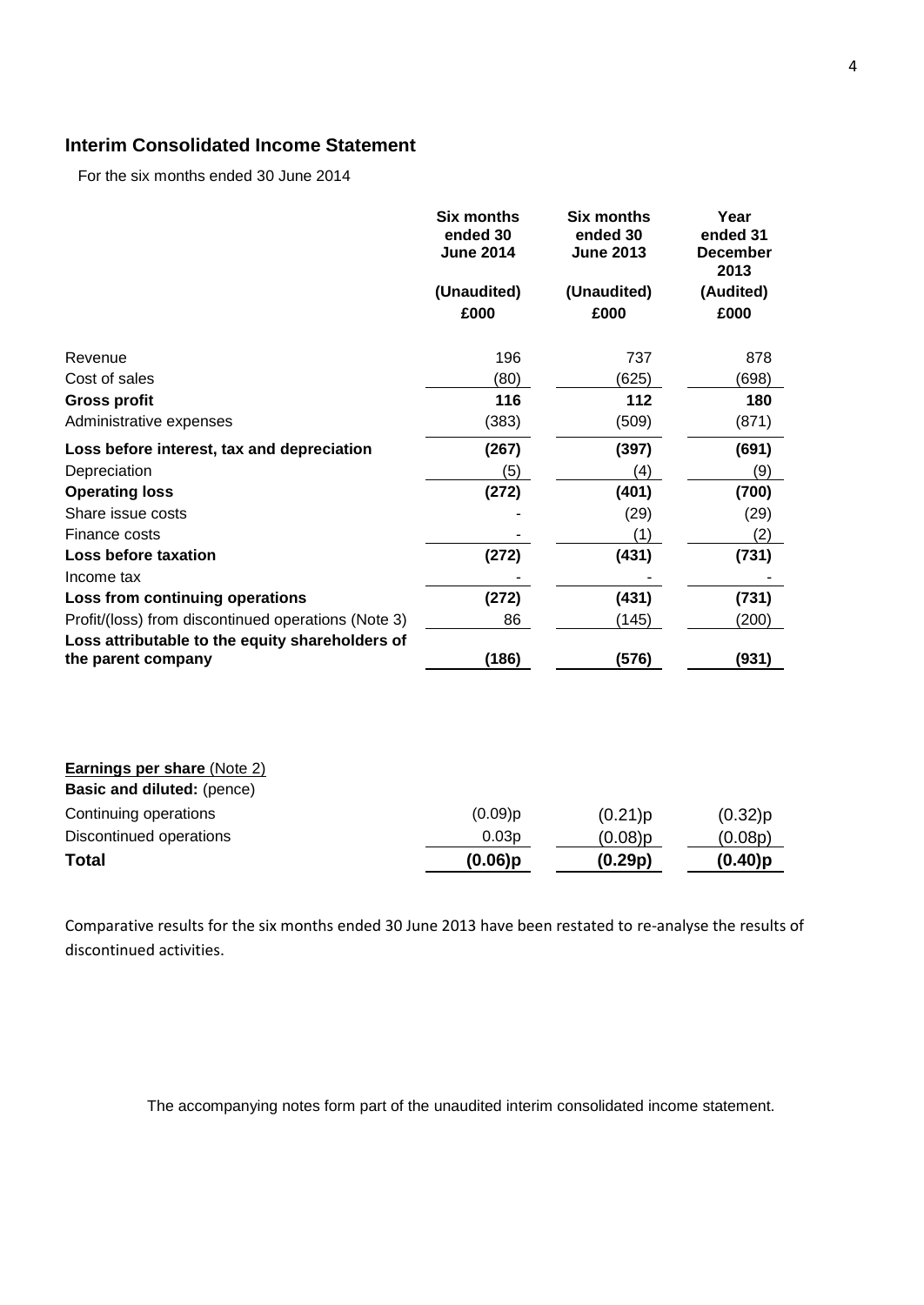# **Interim Consolidated Statement of Changes in Equity**

For the six months ended 30 June 2014

|                                                                                     | <b>Share</b><br>capital | <b>Share</b><br>premium<br>account | <b>Profit and</b><br>loss<br>account | <b>Equity</b><br>shareholders'<br>deficit |
|-------------------------------------------------------------------------------------|-------------------------|------------------------------------|--------------------------------------|-------------------------------------------|
|                                                                                     | £000                    | £000                               | £000                                 | £000                                      |
| At 1 January 2014 (Audited)                                                         | 2,373                   | 3,847                              | (6, 439)                             | (219)                                     |
| Comprehensive loss for the period (Unaudited)                                       |                         |                                    | (186)                                | (186)                                     |
| At 30 June 2014 (Unaudited)                                                         | 2,373                   | 3,847                              | (6, 625)                             | (405)                                     |
| At 1 January 2013 (Audited)                                                         | 1,693                   | 3,353                              | (5,508)                              | (462)                                     |
| Comprehensive loss for the period (Unaudited)<br>Issue of share capital (Unaudited) | 568                     |                                    | (547)<br>(29)                        | (547)<br>539                              |
| At 30 June 2013 (Unaudited)                                                         | 2,261                   | 3,353                              | (6,084)                              | (470)                                     |
| At 1 January 2013 (Audited)                                                         | 1,693                   | 3,353                              | (5,508)                              | (462)                                     |
| Comprehensive loss for the year (Audited)<br>Issue of share capital (Audited)       | 680                     | 494                                | (902)<br>(29)                        | (902)<br>1,145                            |
| At 31 December 2013 (Audited)                                                       | 2,373                   | 3,847                              | (6, 439)                             | (219)                                     |

The accompanying notes form part of the unaudited interim consolidated statement of changes in equity.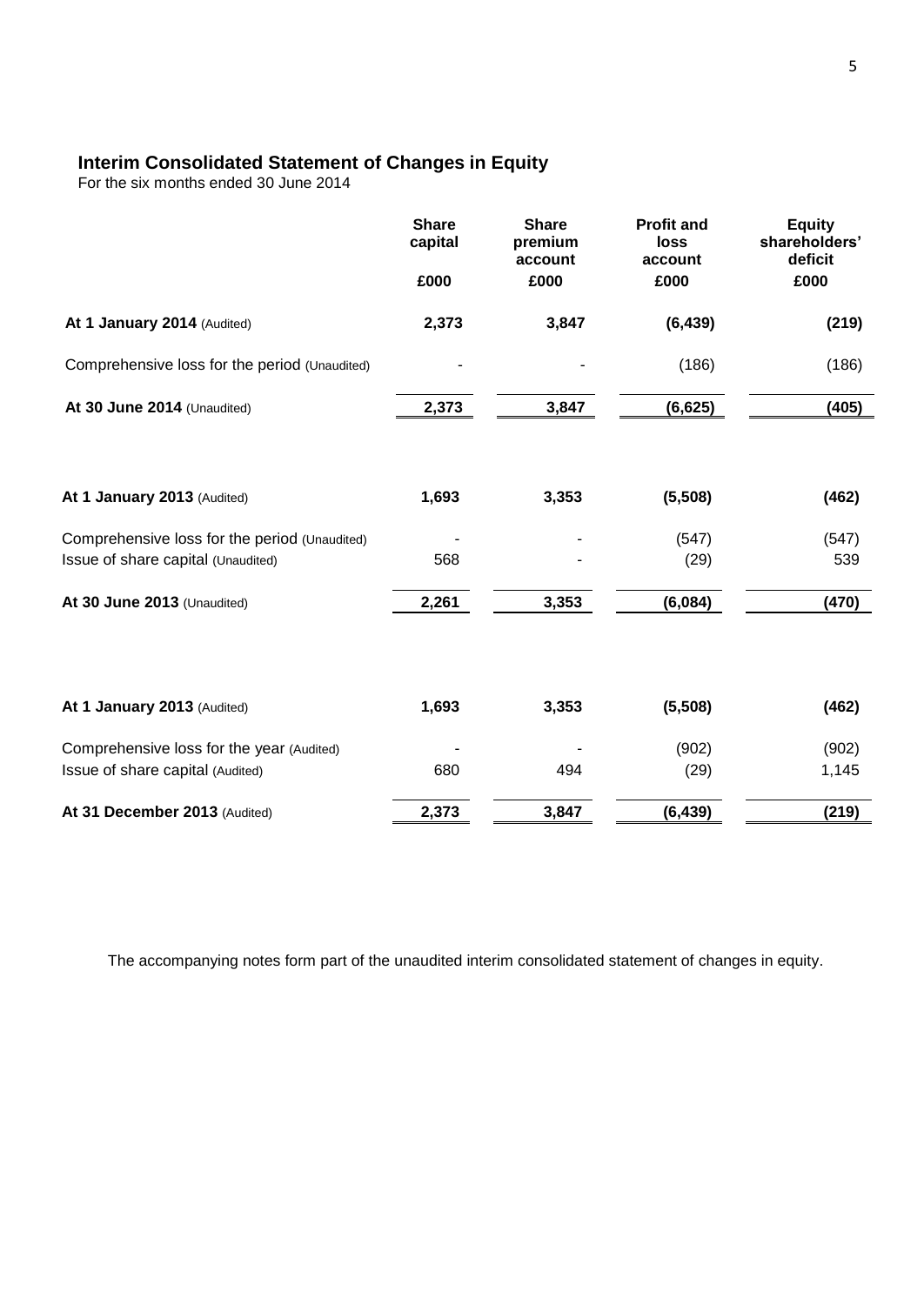# **Interim Consolidated Statement of Financial Position**

As at 30 June 2014

|                                     | 30 June<br>2014<br>(Unaudited)<br>£000 | 30 June<br>2013<br>(Unaudited)<br>£000 | 31<br><b>December</b><br>2013<br>(Audited)<br>£000 |
|-------------------------------------|----------------------------------------|----------------------------------------|----------------------------------------------------|
| <b>Non-Current Assets</b>           |                                        |                                        |                                                    |
| Intangible fixed assets             |                                        | 11                                     |                                                    |
| Property, plant and equipment       | 12 <sub>2</sub>                        | 24                                     | 16                                                 |
|                                     | 12                                     | 35                                     | 16                                                 |
| <b>Current Assets</b>               |                                        |                                        |                                                    |
| Trade and other receivables         | 133                                    | 249                                    | 64                                                 |
| Cash and cash equivalent            | 55                                     | 87                                     | 173                                                |
|                                     | 188                                    | 336                                    | 237                                                |
| <b>Total Assets</b>                 | 200                                    | 371                                    | 253                                                |
| <b>Current Liabilities</b>          |                                        |                                        |                                                    |
| Trade and other payables            | (605)                                  | (841)                                  | (472)                                              |
| <b>Net Current Liabilities</b>      | (417)                                  | (505)                                  | (235)                                              |
| <b>Net Liabilities</b>              | (405)                                  | (470)                                  | (219)                                              |
| <b>Shareholders' Equity</b>         |                                        |                                        |                                                    |
| Share capital                       | 2,373                                  | 2,261                                  | 2,373                                              |
| Share premium account               | 3,847                                  | 3,353                                  | 3,847                                              |
| Retained earnings                   | (6,625)                                | (6,084)                                | (6, 439)                                           |
| <b>Equity shareholders' deficit</b> | (405)                                  | (470)                                  | (219)                                              |

The accompanying notes form part of the unaudited interim consolidated statement of financial position.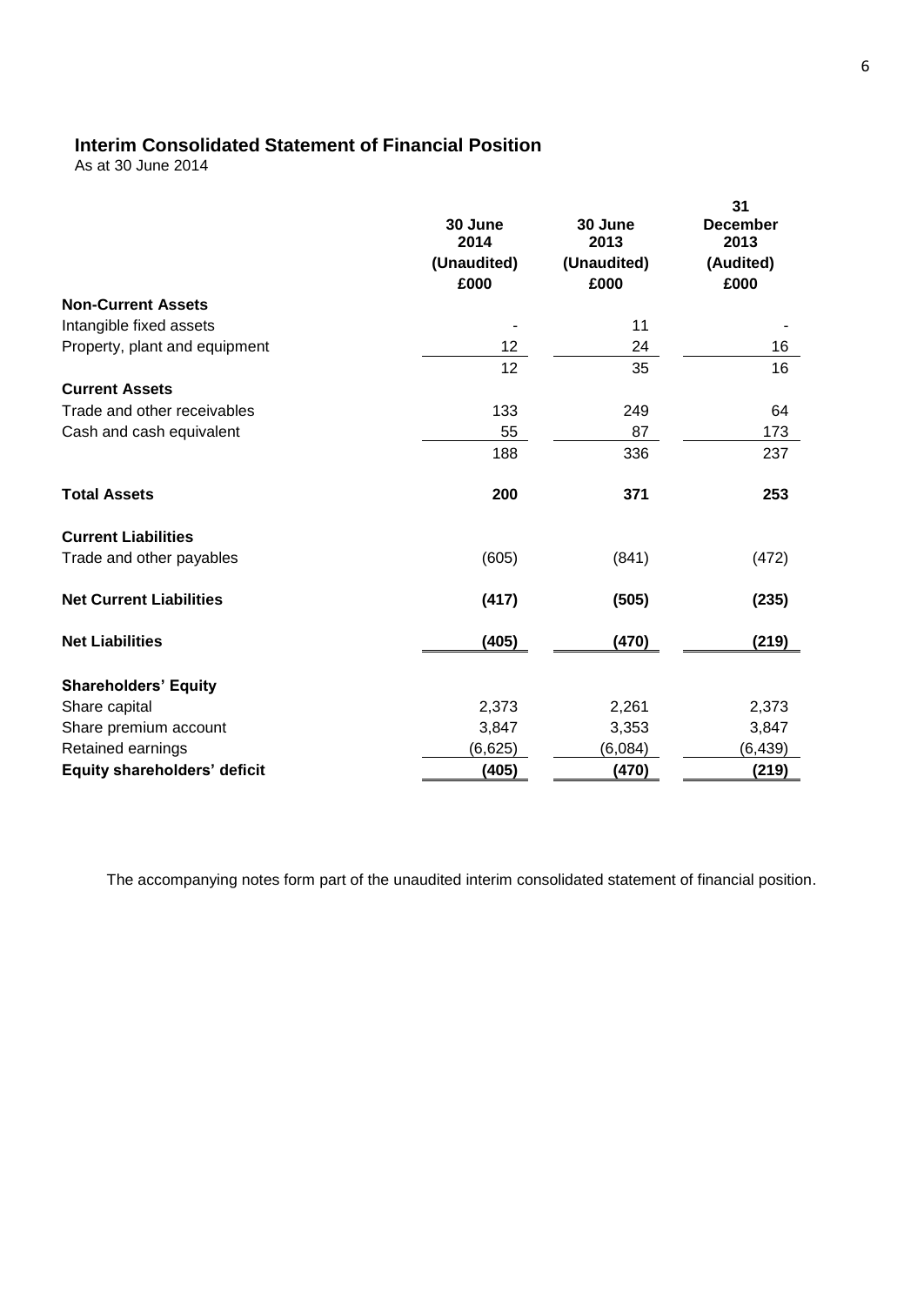# **Interim Consolidated Cash Flow Statement**

For the six months ended 30 June 2014

|                                                            | <b>Six months</b><br>ended 30<br><b>June 2014</b><br>(Unaudited)<br>£000 | <b>Six months</b><br>ended 30<br><b>June 2013</b><br>(Unaudited)<br>£000 | Year<br>ended 31<br><b>December</b><br>2013<br>(Audited)<br>£000 |
|------------------------------------------------------------|--------------------------------------------------------------------------|--------------------------------------------------------------------------|------------------------------------------------------------------|
|                                                            |                                                                          |                                                                          |                                                                  |
| Cash flow from operating activities:                       |                                                                          |                                                                          |                                                                  |
| Loss for the period                                        | (186)                                                                    | (547)                                                                    | (902)                                                            |
| Adjustments for:                                           |                                                                          |                                                                          |                                                                  |
| Amortization and depreciation                              | 5                                                                        | 12                                                                       | 21                                                               |
| Profit on disposal of subsidiary                           |                                                                          |                                                                          | (87)                                                             |
| Movements in working capital:                              |                                                                          |                                                                          |                                                                  |
| Movement in amounts recoverable on contracts               |                                                                          | 154                                                                      | 154                                                              |
| Movement in trade and other receivables                    | (69)                                                                     | 114                                                                      | 112                                                              |
| Movement in trade and other payables                       | 133                                                                      | (166)                                                                    | (209)                                                            |
| Net cash flows from operating activities                   | (117)                                                                    | (433)                                                                    | (911)                                                            |
| Cash flow from investing activities:                       |                                                                          |                                                                          |                                                                  |
| Purchases of property, plant and equipment                 | (1)                                                                      | (12)                                                                     | (15)                                                             |
| Cash repaid to the purchaser of subsidiary                 |                                                                          | (57)                                                                     | (57)                                                             |
| Cash received from disposal of subsidiary, net of<br>costs |                                                                          |                                                                          | 33                                                               |
| Net cash flows from investing activities                   | (1)                                                                      | (69)                                                                     | (39)                                                             |
| <b>Cash outflow before financing</b>                       | (118)                                                                    | (502)                                                                    | (950)                                                            |
| Cash flow from financing activities:                       |                                                                          |                                                                          |                                                                  |
| Issue of share capital, net                                |                                                                          | 539                                                                      | 1,073                                                            |
| Interest paid                                              |                                                                          |                                                                          |                                                                  |
| Net cash flow from financing activities                    |                                                                          | 539                                                                      | 1,073                                                            |
| Net increase/(decrease) in cash and cash<br>equivalents    | (118)                                                                    | 37                                                                       | 123                                                              |
| Cash and cash equivalents at beginning of the              |                                                                          |                                                                          |                                                                  |
| period                                                     | 173                                                                      | 50                                                                       | 50                                                               |
| Cash and cash equivalents at end of the period             | 55                                                                       | 87                                                                       | 173                                                              |

The accompanying notes form part of the unaudited interim consolidated cash flow statement.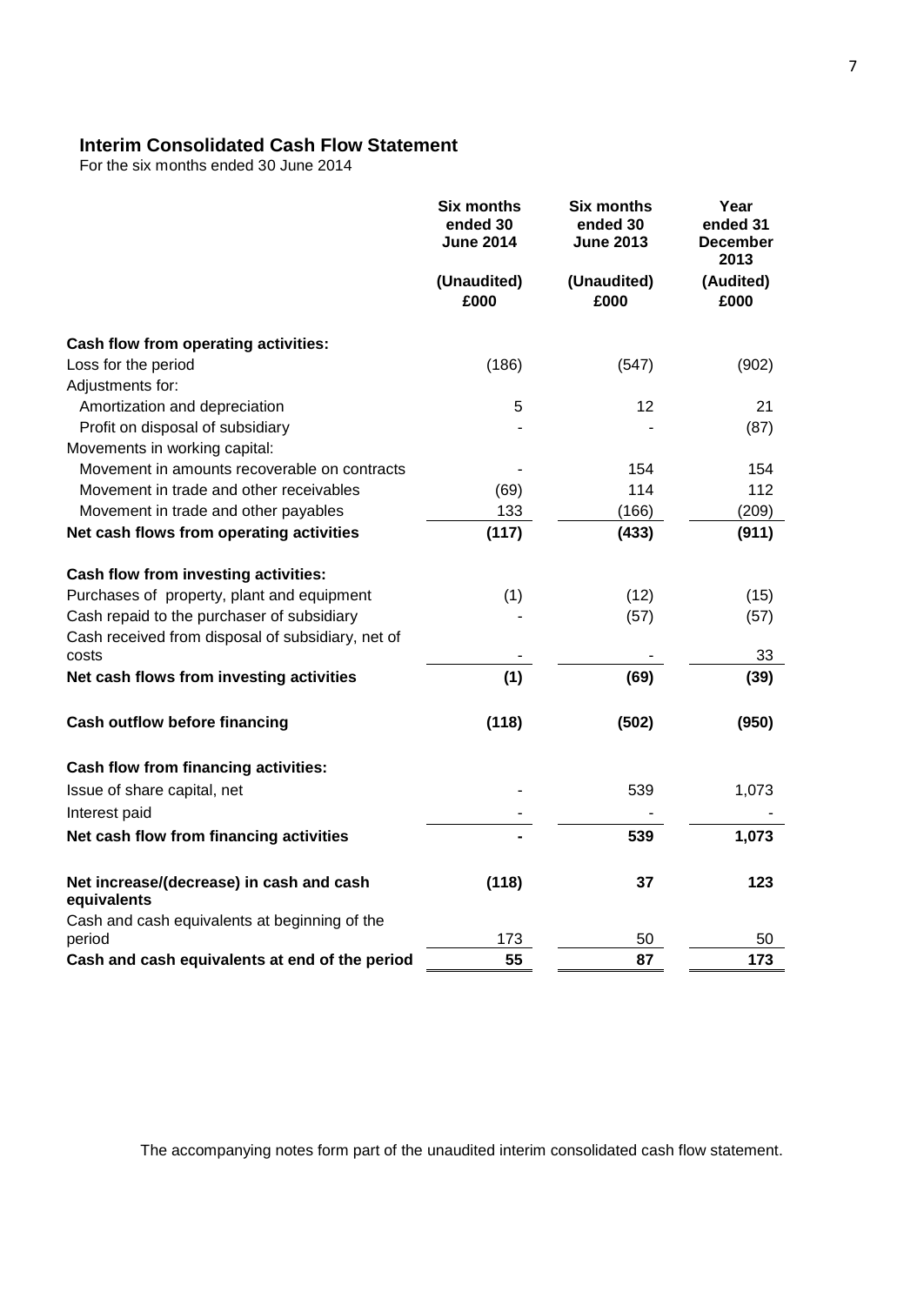### **Notes to the Interim Results**

#### **1. Basis of preparation**

Totally PLC is a public limited company (the "Company") incorporated in the United Kingdom under the Companies Act 2006 (registration number: 3870101). The Company"s Ordinary Shares are traded on the AlM Market of the London Stock Exchange ("AIM").

The Group"s principal activities in the period under review have been the provision of innovative solutions to the healthcare sector, provided by the Group"s wholly owned subsidiary, Totally Health Limited.

The interim report and accounts for the six months ended 30 June 2014 have been prepared using the recognition and measurement principles of International Financial Reporting Standards and Interpretations as endorsed by the the European Union (collectively "Adopted IFRS").

These condensed consolidated interim financial statements for the half-year ended 30 June 2014 have been prepared in accordance with the AIM Rules for Companies and comply with IAS 34, "Interim Financial Reporting" as adopted by the European Union and should be read in conjunction with the annual financial statements for the year ended 31 December 2013, which have been prepared in accordance with IFRS as adopted by the European Union. The interim consolidated financial statements do not include all the information and disclosures required in the annual financial statements.

The interim report and accounts have been prepared on the basis of the accounting policies set out in the Group's 2013 Annual Report and Accounts. The interim report and accounts do not comprise statutory accounts within the meaning of section 434 of the Companies Act 2006. These condensed consolidated interim financial statements were approved by the Board of Directors on 29 September 2014. The results for the six months to 30 June 2014 and the comparative results for six months to 30 June 2013 are unaudited. The comparative figures for the year ended 31 December 2013 do not constitute the statutory financial statements for that year.

As at 30 June 2014 cash balances amounted to £55,000, with current creditors (as at 30 June 2014) of £605,000. In August 2014 Totally Plc raised £400,000 (before expenses) through the issue of 80,000,000 new ordinary shares of 0.1 pence each in the Company (see note 5 for details). Cash balances as at 26 September 2014 were £246,000.

The Company is in regular contact with its principal creditors, who remain supportive, and the Directors believe that a combination of its current cash and projected revenues from existing and future contracts will enable it to meet its obligations and to implement its business plan in full. However due to the need to successfully convert the strong pipeline into contracts, there is an uncertainty which may cast doubt about the ability of the Group and the Company to continue as a going concern. Inherently, there can be no certainty in these matters, but the Directors believe that the trading forecasts are realistic and that the going concern basis of preparation continues to be appropriate.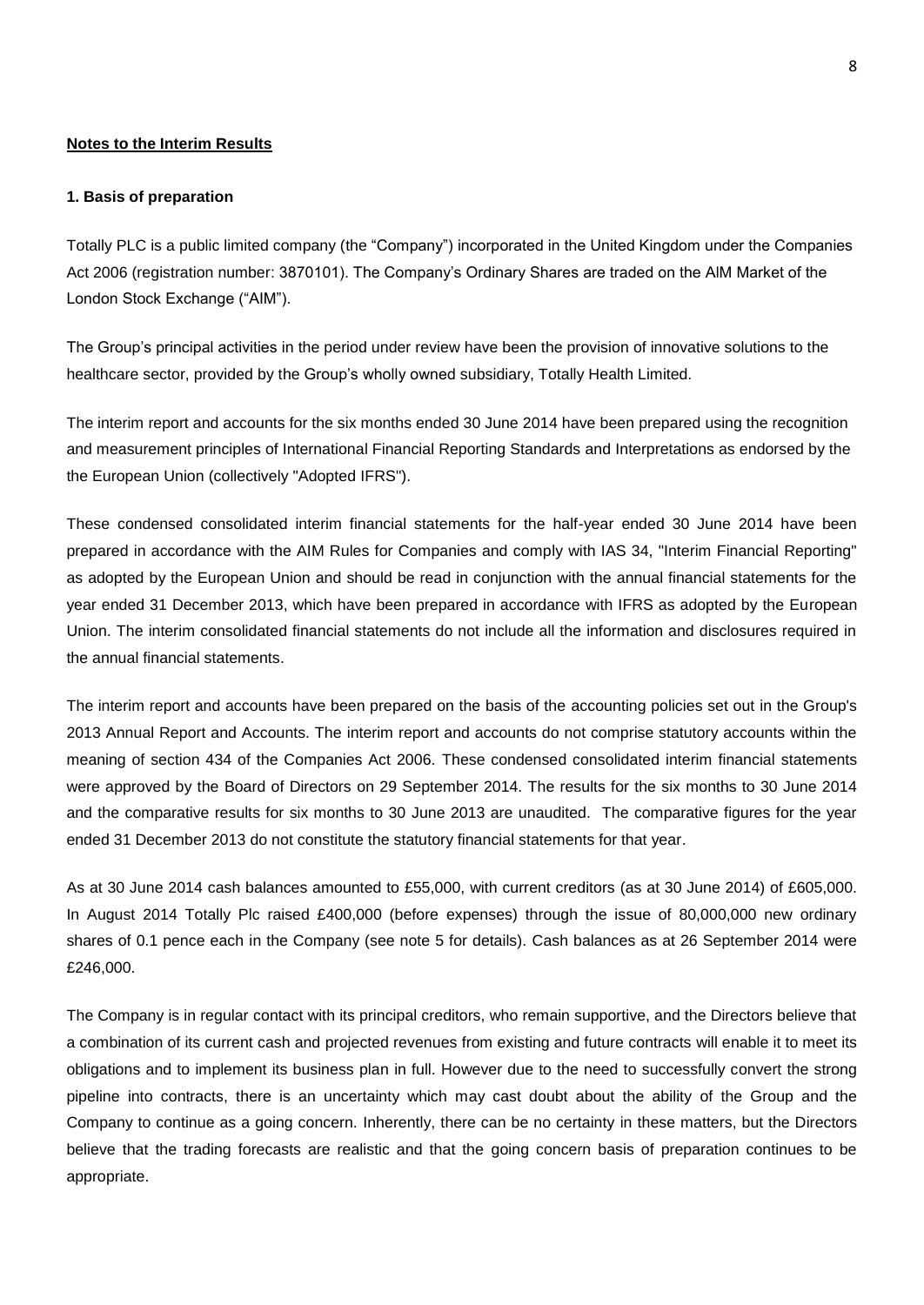## **2. Earnings per share**

Basic loss per share is calculated by dividing the loss attributable to equity holders of the Company by the weighted average number of Ordinary Shares in issue during the period.

None of the share options or warrants in issue had a dilutive effect on earnings per share in H1 2014 or H1 2013.

|                                                                                | <b>Six months</b><br>ended 30<br><b>June 2014</b> | <b>Six months</b><br>ended 30<br><b>June 2013</b> | Year<br>ended 31<br><b>December</b><br>2013 |
|--------------------------------------------------------------------------------|---------------------------------------------------|---------------------------------------------------|---------------------------------------------|
|                                                                                | (Unaudited)                                       | (Unaudited)                                       | (Audited)                                   |
| Loss (continuing operations) (£000)                                            | (272)                                             | (431)                                             | (731)                                       |
| Earnings / (loss) (discontinued operations) (£000)                             | 86                                                | (145)                                             | (200)                                       |
| Weighted average number of shares used<br>In basic and diluted earnings ('000) | 317,617                                           | 201,497                                           | 231,412                                     |
| Basic and diluted earnings per share (continuing<br>operations) (Pence)        | (0.09)                                            | (0.21)                                            | (0.32)                                      |
| Basic and diluted earnings per share (discontinued<br>operations) (Pence)      | 0.03                                              | (0.08)                                            | (0.08)                                      |

#### **3. Profit / (loss) from discontinued operations**

|                                                  | <b>Six months</b><br>ended 30<br><b>June 2014</b><br>(Unaudited) | Six months<br>ended 30<br><b>June 2013</b> | Year<br>ended 31<br><b>December</b><br>2013 |
|--------------------------------------------------|------------------------------------------------------------------|--------------------------------------------|---------------------------------------------|
|                                                  |                                                                  | (Unaudited)                                | (Audited)                                   |
| Profit on disposal of subsidiary                 | 86                                                               |                                            | 87                                          |
| Loss for the period from discontinued operations |                                                                  | (145)                                      | (287)                                       |
|                                                  | 86                                                               | (145)                                      | (200)                                       |

The profit on disposal of subsidiary for the six months ended June 2014 included release of provisions for liabilities that were subsequently not incurred.

### **4. Dividends**

No dividend is proposed for the six months ended 30 June 2014.